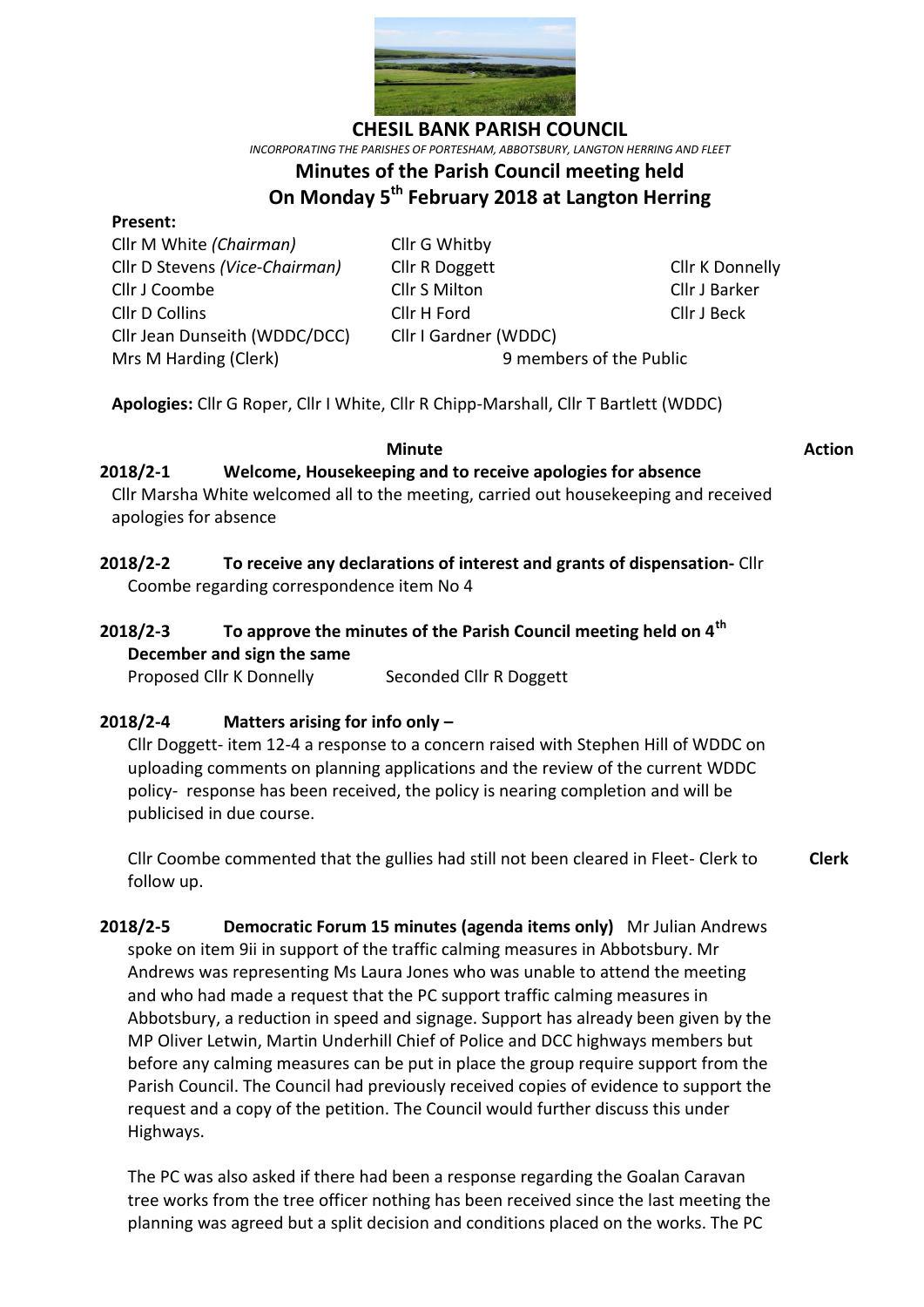are no longer consulted on Tree works applications but the applications are still loaded onto the planning portal, this particular tree works was not in the public domain in time for anyone to make a comment. Local residents have sent in complaints about the lack of consultation on this particular application.

# **2018/2-6 To consider all correspondence received for decision, consultation and information**

The list of the correspondence had previously been circulated

- **i.** A response was sent to DCLG on park homes
- **ii.** To consider the extra lettering on the finger arm from Back Street Portesham, it was agreed to have the extra lettering and use the funds Portesham village won at the Best village competition to pay for this, a detailed invoice is still to be sent to the PC
- **iii.** A request for support to install mains sewerage from Rodden to Bagwell, further information to be gathered.
- **iv.** Cllrs Doggett and Whitby will attend the WDDC Planning seminar on 8<sup>th</sup> March considering different types of planning applications and how they are considered, material considerations, commenting on applications and an update on the scheme of delegation. A report will be provided report for the April meeting.

**GW/RD**

**MW**

- **v.** Cllr M White commented on the footway and horse gates locked on the road to Hardyes monument, there had been issues with the gates being left open now that there are cattle grazing the area, the owner of the cattle had locked the gates. This has caused issues for horse riders and walkers who cannot use the cattle grids. There will now be new self-closing gates fitted, an alternative route has been designated whilst this work is being done, the route is not thought to be a suitable one for horses as commented on by local residents.
- **vi.** New Signage is to be installed at either end of the B3157 Bridport and Weymouth, the PC have not been informed of the design or locations of the signage so the Clerk will follow this up prior to it being installed. **Clerk**
- **vii.** A General Data Protection Regulations Update is being arranged by the DAPTC as these new regulations come into force in May 2018, the Clerk will be attending.
- **viii.** A new bag of salt has been delivered to Langton Herring parish.

# **2018/2-7 Finance**

**i. To consider receipts and payments**

All payments have been authorised and paid in line with the necessary internal controls and contracts, due to a computer issue the complete finance report would be circulated in due course and balances reported at the March meeting. **Proposed Clir S Milton Seconded Clir K Donnelly** 

**ii. To consider the new grass cutting specification for Langton Herring play and amenity area tenders to be considered at the March meeting commencing 1st April 2018 for 1 year**

The spec was approved this will now be sent to local contractors and advertised Proposed Cllr J Beck Seconded Cllr R Doggett

2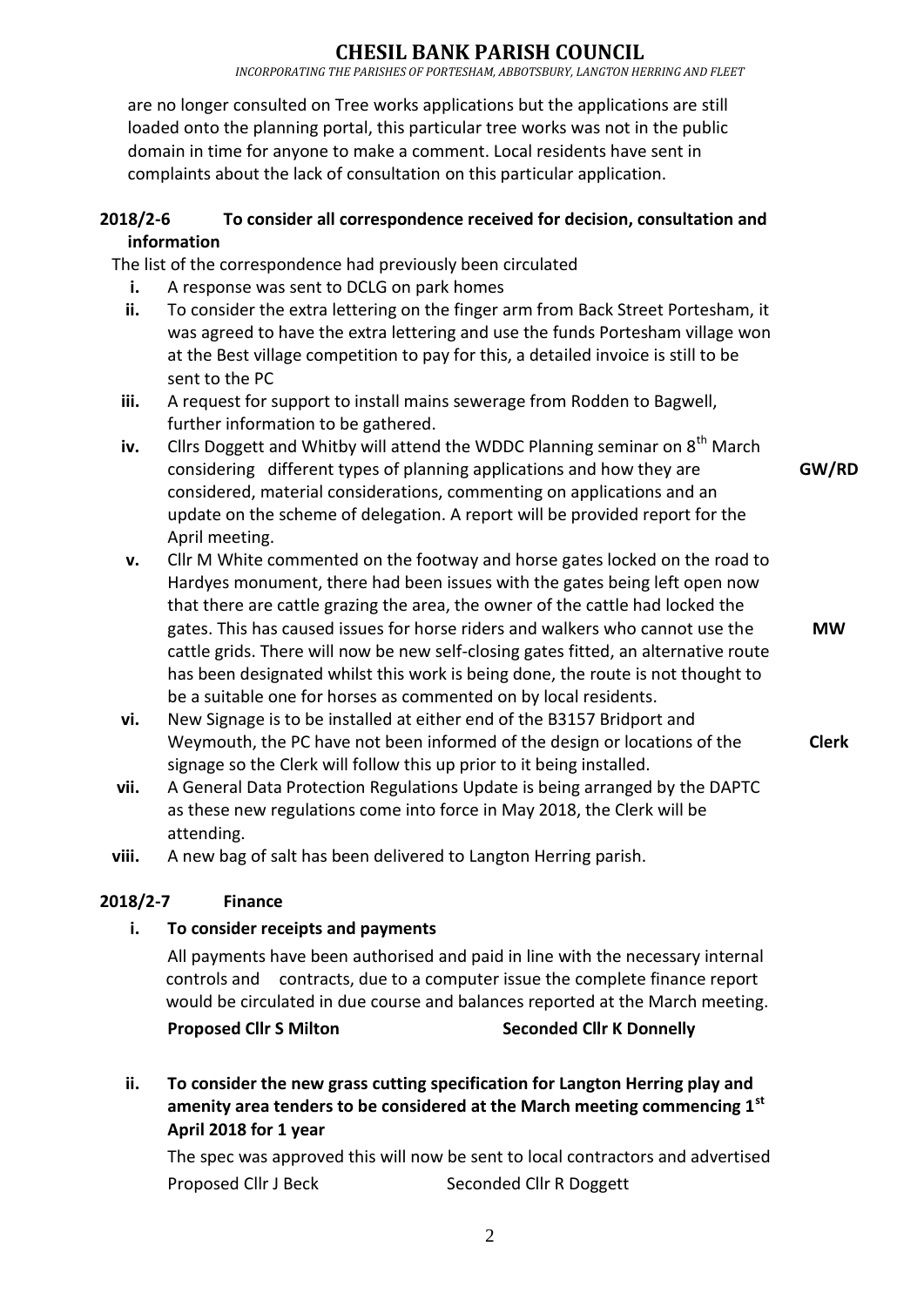### **iii. To consider the play inspections of the play areas in the future and the recent inspection and repairs at Portesham play area**

The Clerk suggested to the meeting that the PC consider employing a play company to carry out quarterly play inspections with minor repairs on a contractual basis, currently Cllrs carry out weekly checks and the PC have an annual inspection by a qualified company to comply with the PC insurance, a report is provided and any works is done retrospectively, the PC are not currently carrying out ongoing maintenance on the play equipment and therefore this is not cost effective. This was thought to be a good idea; the Clerk will gather quotes from companies for this service for the March meeting.

Cllr Collins reported that he had met with the contractor who was servicing the roundabout to see what the issues are, the biggest problem is that is a poor design and possibly fitted incorrectly when installed whilst under the management of the play area group at the time, regular maintenance is required so the roundabout turns but new plates are needed to access the bearings as these have been damaged previously, a quote to be gathered for the new plates.

Cllr Collins also reported on the rot damage to the Swing frame, which had been reported in the last annual play inspection report and by the contractor explaining that the equipment life was only 6-12 months, the swings are in good order, the Council proposed to remove this play equipment for safety reasons asap. Cllr Collins offered to carry out the removal and store the frame. The Clerk will now gather quotes for a replacement frame.

Concerns have also been raised about the gates into the play area as they are not closing properly and that moles are active the Clerk will go back to the contractor to ask him to confirm what he carried out and ask advice on the best course of action.

The Council resolved to carry out the above actions Proposed Cllr J Beck Seconded Cllr G Whitby

# **iv. To consider the purchase of accessories for all Defibs in the parishes**

There has been some delay gathering the information on the costings and use by dates, it was agreed to purchase 1 battery and 2 sets of pads, Abbotsbury will check if there is a provision for replacement accessories as this is owned by the Village Hall with money raised for the community. **Clerk**

Proposed Cllr R Doggett Seconded Cllr J Beck

#### **Planning Consultations**

#### **2018/2-8**

#### **i. To consider all planning applications**

WD/D/17/002678- Old School House, Cheese Lane to Coryates- Demolish single storey utility room and garden room and erect two storey extension, raise single storey lounge roof- No objections.

WD/D/17/002752- Rodden Barn Farm- Conversion of redundant agricultural building to three self-contained holiday units (Use Class C3 dwelling houses)

**Clerk**

**DC**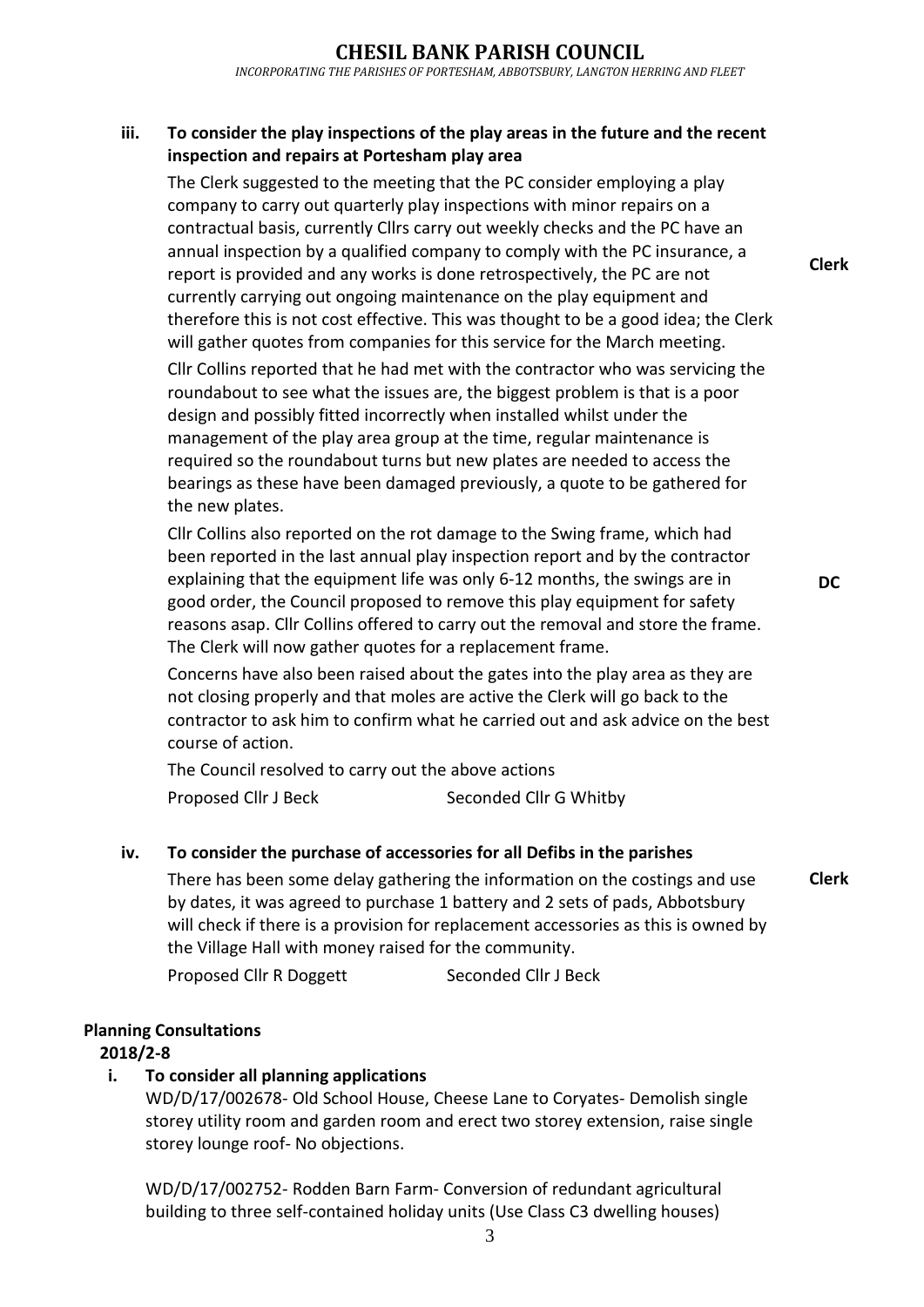#### **CHESIL BANK PARISH COUNCIL** *INCORPORATING THE PARISHES OF PORTESHAM, ABBOTSBURY, LANGTON HERRING AND FLEET*

(Outline)– this application was considered in January as it was received after the last PC meeting in December a site visit held and no objections were submitted by the PC.

WD/D/17/002947- Beach Farm, Bullers way, Abbotsbury- Install roof mounted solar photovoltaic to existing building- no objections.

**ii. To consider any other planning/enforcement or ongoing issues** There are still ongoing enforcements being looked into in the parishes, no further updates

# **iii. Report from the Parish/Neighbourhood plan working group**

Cllr Whitby reported from the meeting held on  $22^{nd}$  January with Cllrs Coombe, Collins, Donnelly, Chipp-Marshall and the Clerk. The group met and discussed the current out of date Parish plan and the possibility of a Neighbourhood Plan. Cllr Whitby reminded the meeting that if the Neighbourhood plan is progressed it would need the support of the community as it will need to go to referendum which requires 51% of those who vote for it to become a statutory document. It was suggested that this should be discussed with the individual parishes at their Parish meetings during April. At these meetings it is hoped to gather volunteers for the steering group to take the plans forward.

The group recommended to the PC that the Parish plan is updated, there may be an implication on costs but funding advice is being sought from DCA, then whilst this process takes shape incorporating questions that could gather support for the development of a Neighbourhood plan if supported.

Proposed Cllr G Whitby Seconded Cllr S Milton A surgery has been set up for  $20<sup>th</sup>$  Feb with the DCA, Cllrs Whitby and Doggett as well as the Clerk **GW/RD/ Clerk**

# **2018/2-9 Highways**

# **i. To receive any Highways Issues-**

Cllrs commented on the bollard that has been placed at the last of the Goosehill cottages, which has already been knocked down already, it is further out into the highway than the previous bollard, this has been reported to Highways and a new bollard will be placed closer to the pavement, it was also noted that the PC was not consulted or notified about this scheme to improve drainage. Cllr Beck commented that builders vans are parking outside residential properties, causing issues for residents, with their own parking and at breakfast and lunch times when the workmen sit in their cars with their loud music on, It was suggested that residents need to speak to the site foreman, Cllr Whitby explained that he had met the foreman and would have a chat with him, if there is no improvement then the Council will contact C G Fry's. Cllr Donnelly reported that cars are still parking on the turning circle at Beach Road Abbotsbury which means that it obstructs large vehicles from passing. Cllr Stevens reported blocked drains outside the butchers in Abbotsbury and along the road to East Bexington Farm.

**PP & NP Group**

**GW**

**DS**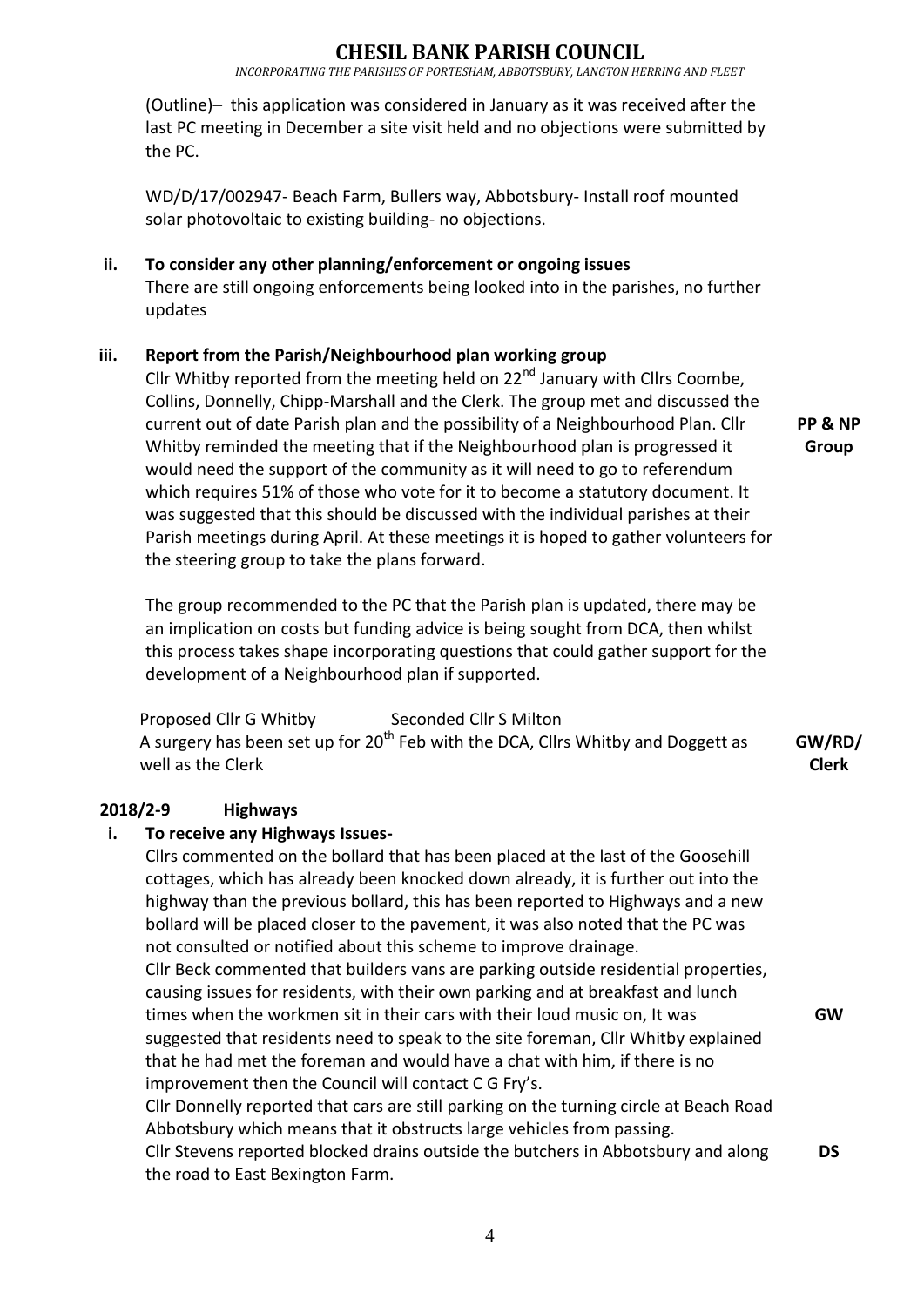# ESIL BANK PARISH COUNCIL

*INCORPORATING THE PARISHES OF PORTESHAM, ABBOTSBURY, LANGTON HERRING AND FLEET*

#### **ii. To consider a Change of Speed Restrictions in Abbotsbury**

The Council had been sent information on the request for a 20mph speed limit or traffic calming measures in Abbotsbury from an resident, this included a petition signed by 160 people, various reports on 20 is plenty, support from the Dorset County Cabinet member, (pending various monitoring), Police Commissioner and MP assuming that the Parish Council also supported and promoted the request. Abbotsbury Cllrs commented that at no point did anyone contact them about the concerns with speed in the village prior to the local press and the petition. Also the local County Cllr had not been contacted.

Cllr Ford spoke on behalf of Abbotsbury and explained that the 20 is plenty signs were erected in Back Street without consultation and subsequently had to be removed, the suggestion now is to have 20 Zone to include the entire village. Abbotsbury comprises of Rodden Row, Market Street and West Street which are all part of the B3157 Coast Road, Church Street which extends to the Children's farm and Swannery, also Back Street, Rosemary Lane and Hands Lane that link with White Hill to Portesham.

The Council would need to consider how the changes would be enforced, the fact that Chesil Bank does not currently support a Community Speed watch scheme, the SID has been out of action for months, the realistic costs if Chesil Bank is expected to fund the scheme, SAT NAV's directing traffic via White Hill, Hands Lane and Back Street for Dorchester and Tourism is a significant factor. Cllr Beck commented that yellow lines may make the traffic drive faster. It was noted that Back Street is already being monitored.

The Council proposed to request that DCC Highways to monitor traffic Flow, Speed and accident statistics for all village roads in Abbotsbury. Proposed Cllr H Ford Seconded Cllr K Donnelly **Clerk**

#### **iii. To consider the siting of Yellow Lines in Abbotsbury**

Abbotsbury Cllrs met with Blair Turner from DCC to look at the positioning of Yellow Lines along West Street, it was noted that there have been reports of delayed emergency vehicles on at least 4 occasions, the Clerk will clarify how many delays there have been from the ambulance service. Abbotsbury Cllrs will supply the plan of the proposed location of the yellow lines to be sent to DCC for consideration. **Abb Cllrs/ Clerk**

#### **iv. To consider the future of the SID (beyond repair)**

Cllr Beck reported that the SID after being looked at over Christmas is now beyond repair, the cost of a new SID is in the region of £3000. It was agreed that the old SID will stay in situ until a location is found to store it whilst the PC decide the best course of action. Cllr Beck will remove the batteries. The Council now need to decide if they will purchase a new SID assuming they have volunteers to deploy it this can be anyone in the community as training will be provided, no longer have our own SID programme, ask to join the Dorset SID programme. Quotes will be gathered and information to see if the Dorset programme can be accessed. Cllr Beck informed the Council that Abbotsbury is now on the list of speed enforcement and a request can be submitted from the Dorset Road safe website.

**Clerk**